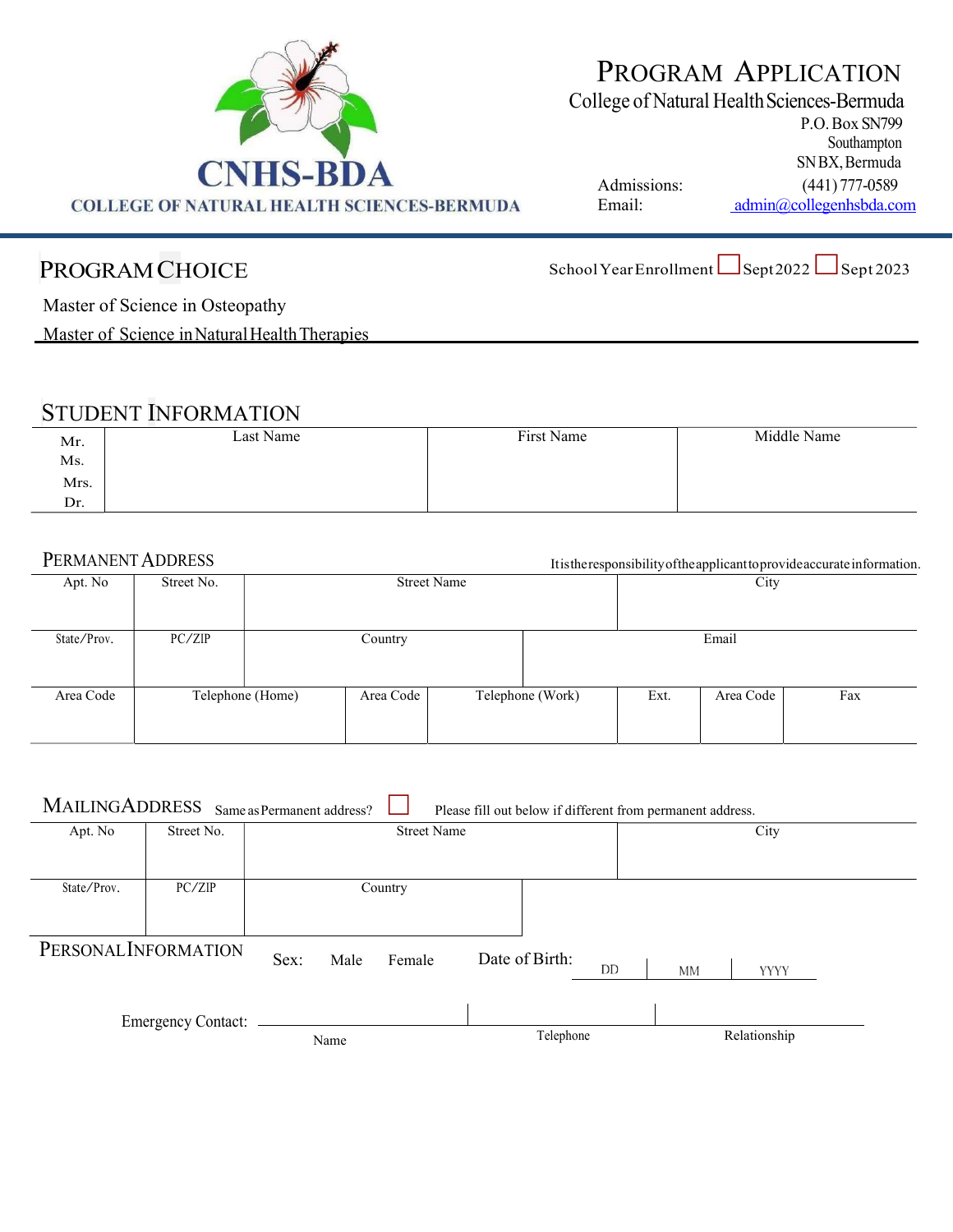## EDUCATIONAL INFORMATION

List all secondary and post-secondary institutions attended, in chronological order, beginning with the most recently attended. Please ensure that for each institution listed, an official transcript is forwarded directly to the College of Natural Health Sciences-Bermuda.

|                       | Date/s Attended |    |               | Types of Certification Received |  |
|-----------------------|-----------------|----|---------------|---------------------------------|--|
| Names of Institutions | From            | To | Area of Study | (Certificates, Diploma, Degree) |  |
|                       |                 |    |               |                                 |  |
|                       |                 |    |               |                                 |  |
|                       |                 |    |               |                                 |  |
|                       |                 |    |               |                                 |  |

#### EMPLOYMENT HISTORY

|                 | Period of Employment |    |          |                       |           |
|-----------------|----------------------|----|----------|-----------------------|-----------|
| Name of Company | From                 | To | Position | <b>Contact Person</b> | Telephone |
|                 |                      |    |          |                       |           |
|                 |                      |    |          |                       |           |
|                 |                      |    |          |                       |           |
|                 |                      |    |          |                       |           |

You may provide additional information which you feel might be relevant to the admissions process. This could include your resume, record of community service and leadership, personal achievements, academic distinctions, and/or <sup>a</sup> brief letter outlining your reasons for choosing this program. PLEASE NOTE that applications from mature students are also welcomed.

## APPLICATION CHECKLIST

Please note that your application will be processed upon confirmation that the application fee has been paid through PayPal via the email notification. When submitting your application please ensure that the following documents are included:

| $\circ$ A Completed Application Form Signed &<br>Dated<br>All Official transcripts are attached<br>o Two Letters of Recommendation<br>o A Personal Statement of Program Interest<br>o A Copy of a Government-Issued Photo ID | o Two (2) Passport-Sized Photos Are Included<br>The Non-Refundable \$25.00 Application Fee<br>$\circ$<br><b>(Paid Via PayPal Email)</b><br>A Physician's Good Health Certificate Regarding<br>$\circ$<br>the Applicant |
|------------------------------------------------------------------------------------------------------------------------------------------------------------------------------------------------------------------------------|------------------------------------------------------------------------------------------------------------------------------------------------------------------------------------------------------------------------|
|------------------------------------------------------------------------------------------------------------------------------------------------------------------------------------------------------------------------------|------------------------------------------------------------------------------------------------------------------------------------------------------------------------------------------------------------------------|

#### **DISCLOSURE**

CNHS-BDA is an equal opportunity institution. It is the policy of CNHS-BDA to inform all would be applicants that the following circumstances render such persons ineligible to enroll:

- Any person who has been convicted of crimes of <sup>a</sup> sexual nature, domestic violence, armed robbery, child abuse/neglect, elder abuse/neglect, assault, assault with <sup>a</sup> deadly weapon, possession of firearms or bladed weapons, and/or manslaughter/murder
- Any person who has been suspended, disciplined, or fired from a place of employment due to child/elder abuse or neglect, sexual harassment, or sexual misconduct
- Any person who has within the last 12 months been arrested and/or formerly charged with any of the above offenses
- Any person who has been deemed to be ineligible to obtain malpractice / professional indemnity insurance in order to register with the professional organizations and/or to obtain the required license or future license(s) for practice.